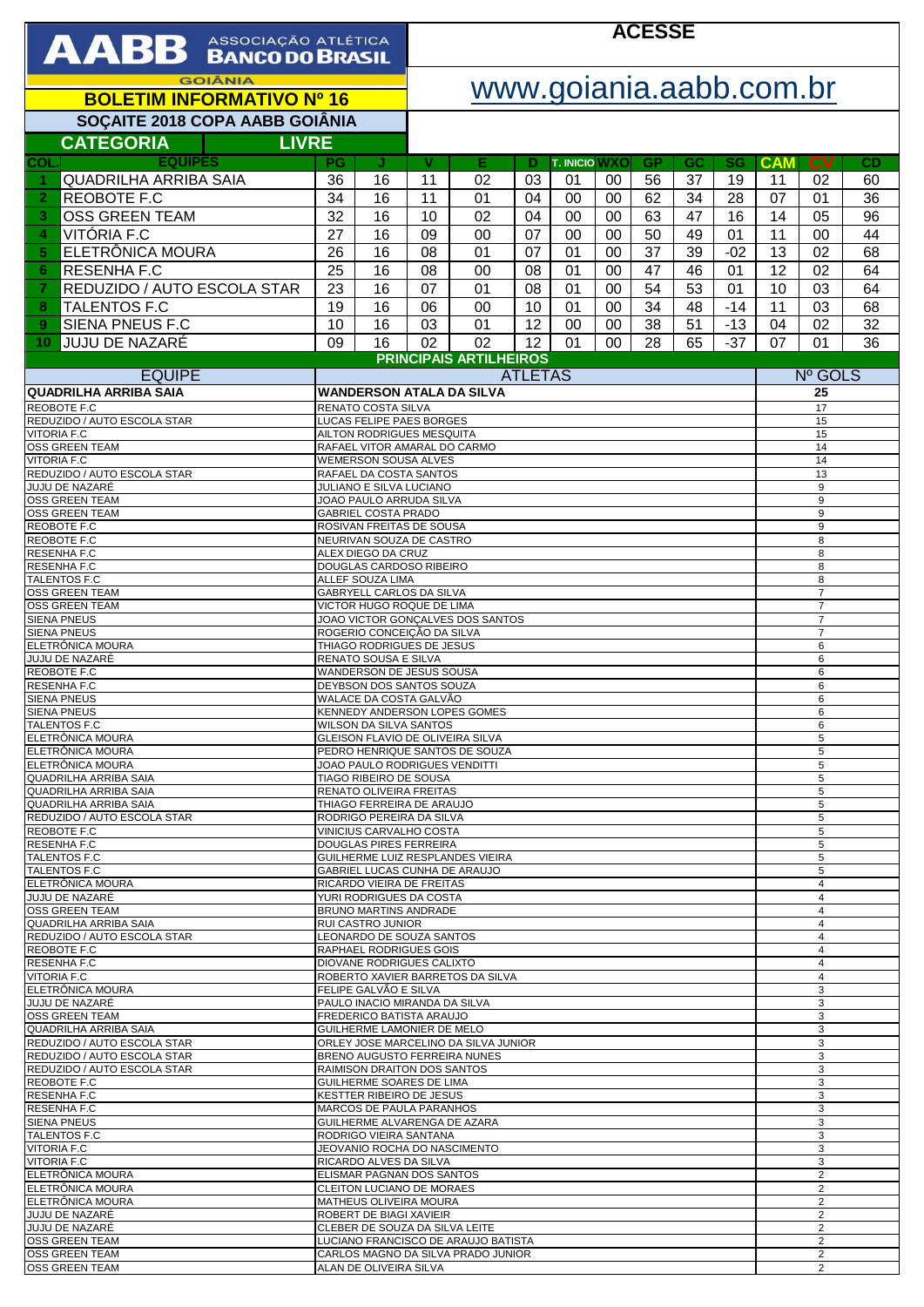| QUADRILHA ARRIBA SAIA       | FRANCISCO JOSE DE MIRANDA JUNIOR     | 2              |
|-----------------------------|--------------------------------------|----------------|
| QUADRILHA ARRIBA SAIA       | LUCIANO MENDES DA SILVA              | $\overline{2}$ |
| QUADRILHA ARRIBA SAIA       | MARCO AURELIO MOREIRA DOS SANTOS     | 2              |
| QUADRILHA ARRIBA SAIA       | <b>NELSON NUNES DOS SANTOS</b>       | $\overline{2}$ |
| REDUZIDO / AUTO ESCOLA STAR | RONY ROCHA DA FONSECA                | 2              |
| REOBOTE F.C                 | ROGERIO RODRIGUES DA COSTA           | 2              |
| REOBOTE F.C                 | FERNANDO DE SOUZA CABRAL             | $\overline{2}$ |
| REOBOTE F.C                 | <b>WANDERSON SOUSA SANTOS</b>        | 2              |
| RESENHA F.C                 | ODENISIO PEREIRA DO NASCIMENTO       | $\overline{2}$ |
| RESENHA F.C                 | OTAVIO FELIX DE SOUSA FILHO          | $\overline{2}$ |
| <b>RESENHA F.C</b>          | <b>IGOR JAYME BALEIRO</b>            | 2              |
| <b>SIENA PNEUS</b>          | RICARDO MOREIRA DOS SANTOS           | 2              |
| <b>SIENA PNEUS</b>          | EVALDO TEIXEIRA DE SOUZA             | 2              |
| <b>SIENA PNEUS</b>          | JHONNATA FELIX SELVATI               | 2              |
| <b>SIENA PNEUS</b>          | LUDUGERIO MOREIRA DOS SANTOS         | 2              |
| <b>TALENTOS F.C</b>         | DIEGO NEVES MESQUITA                 | 2              |
| <b>TALENTOS F.C</b>         | VITOR DANIEL GONZAGA DOS SANTOS      | 2              |
| <b>VITORIA F.C</b>          | WARLESON DE SOUSA ALVES              | 2              |
| VITORIA F.C                 | WAGNER ROCHA DE SOUZA                | 2              |
| <b>VITORIA F.C</b>          | JOAO BATISTA DE SOUZA                | 2              |
| ELETRÔNICA MOURA            | PEDRO LUCAS GONCALVES DOS SANTOS     | $\mathbf{1}$   |
| ELETRÔNICA MOURA            | THIAO SOARES CANDIDO                 | $\mathbf{1}$   |
| ELETRÔNICA MOURA            | DARLON SANTOS DE SOUZA               | $\mathbf{1}$   |
| JUJU DE NAZARÉ              | RENAN COSTA SANTIAGO                 | $\mathbf{1}$   |
| JUJU DE NAZARÉ              | ALEXANDRE BARBOSA GOMES              | $\mathbf{1}$   |
| <b>OSS GREEN TEAM</b>       | PEDRO HENRIQUE ALVES DE ALMEIDA      | $\mathbf{1}$   |
| <b>OSS GREEN TEAM</b>       | FABIO DE ALMEIDA DOURADO             | $\mathbf{1}$   |
| <b>OSS GREEN TEAM</b>       | LEYRIELTON MOURA DE MORAES           | $\mathbf{1}$   |
| <b>OSS GREEN TEAM</b>       | JARDEL ANTUNES LIMA                  | $\mathbf{1}$   |
| QUADRILHA ARRIBA SAIA       | MARCOS VINICIUS FERREIRA DOS SANTOS  | $\mathbf{1}$   |
| REDUZIDO / AUTO ESCOLA STAR | JOANDER FELIPE SILVA                 | $\mathbf{1}$   |
| REDUZIDO / AUTO ESCOLA STAR | MAYCON HILTO ALVES DE OLIVEIRA       | $\mathbf{1}$   |
| REDUZIDO / AUTO ESCOLA STAR | <b>DIEGO FERREIRA</b>                | $\mathbf{1}$   |
| REDUZIDO / AUTO ESCOLA STAR | PAULO VITOR RODRIGUES HOLANDA        | $\mathbf{1}$   |
| REDUZIDO / AUTO ESCOLA STAR | FERNANDO ALEXANDRO DOS SANTOS FARIAS | $\mathbf{1}$   |
| REOBOTE F.C                 | RAPHAEL DOS ANJOS SILVA              | $\mathbf{1}$   |
| REOBOTE F.C                 | RODOLFO DE SOUZA AMORIM              | $\mathbf{1}$   |
| REOBOTE F.C                 | MAURICIO SILVESTRE ROSA NETO         | $\mathbf{1}$   |
| REOBOTE F.C                 | WGLENISSON CARVALHO E SILVA          | $\mathbf{1}$   |
| RESENHA F.C                 | ENIVALDO XAVIER DIAS                 | $\mathbf{1}$   |
| RESENHA F.C                 | MARCUS PAULO ROSA DA COSTA           | $\mathbf{1}$   |
| <b>RESENHA F.C</b>          | EDUARDO GOMES COSTA JUNIOR           | $\mathbf{1}$   |
| <b>RESENHA F.C</b>          | RENATO RODRIGUES DE ARAUJO           | $\mathbf{1}$   |
| <b>TALENTOS F.C</b>         | THIAGO ARANTES DIAS                  | $\mathbf{1}$   |
| <b>TALENTOS F.C</b>         | HENRIQUE DA COSTA MENDES             | $\mathbf{1}$   |
| TALENTOS F.C                | RUI BARBOSA DOS SANTOS JUNIOR        | $\mathbf{1}$   |
| <b>VITORIA F.C</b>          | MARCELO NEVES FALEIRO JUNIOR         | $\mathbf{1}$   |
| <b>VITORIA F.C</b>          | LUCAS RODRIGUES DE MESQUITA          | $\mathbf{1}$   |
| <b>VITORIA F.C</b>          | JOSE EUSTAQUIO DA SILVA JUNIOR       | $\mathbf{1}$   |
| <b>VITORIA F.C</b>          | WELDER SANTOS DO NASCIMENTO          | $\mathbf{1}$   |
| <b>CONTRA</b>               |                                      | $\mathbf{0}$   |
|                             | <b>TOTAL DE GOLS MARCADO</b>         | 466            |

## **TOTAL DE GOLS MARCADO**

 $\sim$ 

| <b>CARTOES AMARELOS</b>            |                                       |                |                                      |  |  |  |  |
|------------------------------------|---------------------------------------|----------------|--------------------------------------|--|--|--|--|
| <b>EQUIPE</b>                      | <b>NOME</b>                           | QT             | <b>DATA DA RODADA</b>                |  |  |  |  |
| ELETRÔNICA MOURA                   | RICARDO VIEIRA DE FREITAS             | 2              | 07/04/2018 / 08/04/2018              |  |  |  |  |
| ELETRÔNICA MOURA                   | RAFAEL LOUZADO DE LIMA                | $\overline{1}$ | 25/04/2018                           |  |  |  |  |
| <b>IELETRÖNICA MOURA</b>           | THIAGO SOARES CANDIDO                 | 2              | 19/05/2018 / 27/05/2018              |  |  |  |  |
| <b>IELETRÖNICA MOURA</b>           | LEANDRO FERREIRA DE SOUSA             | $\mathbf 1$    | 27/05/2018                           |  |  |  |  |
| ELETRÔNICA MOURA                   | PEDRO HENRIQUE SANTOS DE SOUZA        | -1             | 27/05/2018                           |  |  |  |  |
| <b>ELETRÖNICA MOURA</b>            | JOAO PAULO RODRIGUES VENDITTI         | -1             | 25/04/2018                           |  |  |  |  |
| ELETRÔNICA MOURA                   | PEDRO LUCAS GONÇALVES DOS SANTO       | $\mathbf 1$    | 12/05/2018                           |  |  |  |  |
| ELETRÔNICA MOURA                   | <b>LEANDRO DA CRUZ VIEIRA</b>         | $\mathbf 1$    | 21/04/2018                           |  |  |  |  |
| <b>JUJU DE NAZARÉ</b>              | <b>ANDRE LUIZ DA SILVA</b>            | 3              | 04/03/2018 / 17/03/2018 / 27/05/2018 |  |  |  |  |
| <b>JUJU DE NAZARÉ</b>              | PAULO INACIO MIRANDA DA SILVA         | $\mathbf 1$    | 01/05/2018                           |  |  |  |  |
| <b>JUJU DE NAZARÉ</b>              | <b>FLAVIO PEREIRA DA SILVA</b>        | 2              | 22/04/2018 / 25/04/2018              |  |  |  |  |
| JUJU DE NAZARÉ                     | FERNANDO ALVES DA SILVA               | -1             | 04/03/2018                           |  |  |  |  |
| <b>JUJU DE NAZARÉ</b>              | <b>BRUNO RODRIGUES PEREIRA</b>        | $\mathbf 1$    | 17/03/2018                           |  |  |  |  |
| <b>OSS GREEN TEAM</b>              | <b>BRUNO MARTINS ANDRADE</b>          | $\overline{2}$ | 18/03/2018 / 25/03/2018              |  |  |  |  |
| <b>OSS GREEN TEAM</b>              | JOAO PAULO ARRUDA SILVA               | $\mathbf 1$    | 20/05/2018                           |  |  |  |  |
| <b>OSS GREEN TEAM</b>              | LUIZ HENRIQUE DE ABREU                | $\mathbf 1$    | 22/05/2018                           |  |  |  |  |
| <b>OSS GREEN TEAM</b>              | CARLOS MAGNO DA SILVA PRADO JUNIO     | $\overline{1}$ | 22/05/2018                           |  |  |  |  |
| <b>IOSS GREEN TEAM</b>             | ALAN DE OLIVEIRA SILVA                | 2              | 07/04/2018 / 01/05/2018              |  |  |  |  |
| <b>OSS GREEN TEAM</b>              | VICTOR HUGO ROQUE DE LIMA             | $\overline{2}$ | 15/04/2018 / 20/05/2018              |  |  |  |  |
| <b>OSS GREEN TEAM</b>              | RAFAEL VITOR AMARAL DO CARMO          | 2              | 18/03/2018 / 21/04/2018              |  |  |  |  |
| QUADRILHA ARRIBA SAIA              | KAYO CEZAR CARVALHO SANTOS            | -1             | 29/04/2018                           |  |  |  |  |
| QUADRILHA ARRIBA SAIA              | NELSON NUNES DOS SANTOS               | $\mathbf 1$    | 27/05/2018                           |  |  |  |  |
| QUADRILHA ARRIBA SAIA              | THIAGO FERREIRA DE ARAUJO             | 2              | 18/03/2018 / 27/05/23018             |  |  |  |  |
| QUADRILHA ARRIBA SAIA              | VICTOR HUGO DOS SANTOS E SILVA        | $\overline{1}$ | 04/03/2018                           |  |  |  |  |
| REDUZIDO / AUTO ESCOLA STAR        | CARLOS RAFAEL DA SILVA SANTOS         | 2              | 03/03/2018 / 22/05/2018              |  |  |  |  |
| <b>REDUZIDO / AUTO ESCOLA STAR</b> | FERNANDO ALEXANDRO DOS SANTOS I       | $\mathbf 1$    | 15/04/2018                           |  |  |  |  |
| <b>REDUZIDO / AUTO ESCOLA STAR</b> | ORLEY JOSE MARCELINO DA SILVA JUN     | $\mathbf{1}$   | 22/05/2018                           |  |  |  |  |
| REDUZIDO / AUTO ESCOLA STAR        | LEONARDO DE SOUZA SANTOS              | $\overline{1}$ | 01/05/2018                           |  |  |  |  |
| <b>REDUZIDO / AUTO ESCOLA STAR</b> | <b>RAIMISON DRAITON DOS SANTOS</b>    | $\overline{1}$ | 21/04/2018                           |  |  |  |  |
| <b>REDUZIDO / AUTO ESCOLA STAR</b> | <b>MAYCON HILTO ALVES DE OLIVEIRA</b> | $\overline{1}$ | 10/04/2018                           |  |  |  |  |
| REDUZIDO / AUTO ESCOLA STAR        | RAFAEL DA COSTA SANTOS                | 2              | 03/03/2018 / 18/03/2018              |  |  |  |  |
| <b>REDUZIDO / AUTO ESCOLA STAR</b> | PAULO VITOR RODRIGUES HOLANDA         | -1             | 24/02/2018                           |  |  |  |  |
| REOBOTE F.C                        | FERNANDO DE SOUZA CABRAL              | 1              | 24/02/2018                           |  |  |  |  |
| REOBOTE F.C                        | RAPHAEL DOS ANJOS SILVA               | $\mathbf 1$    | 24/04/2018                           |  |  |  |  |